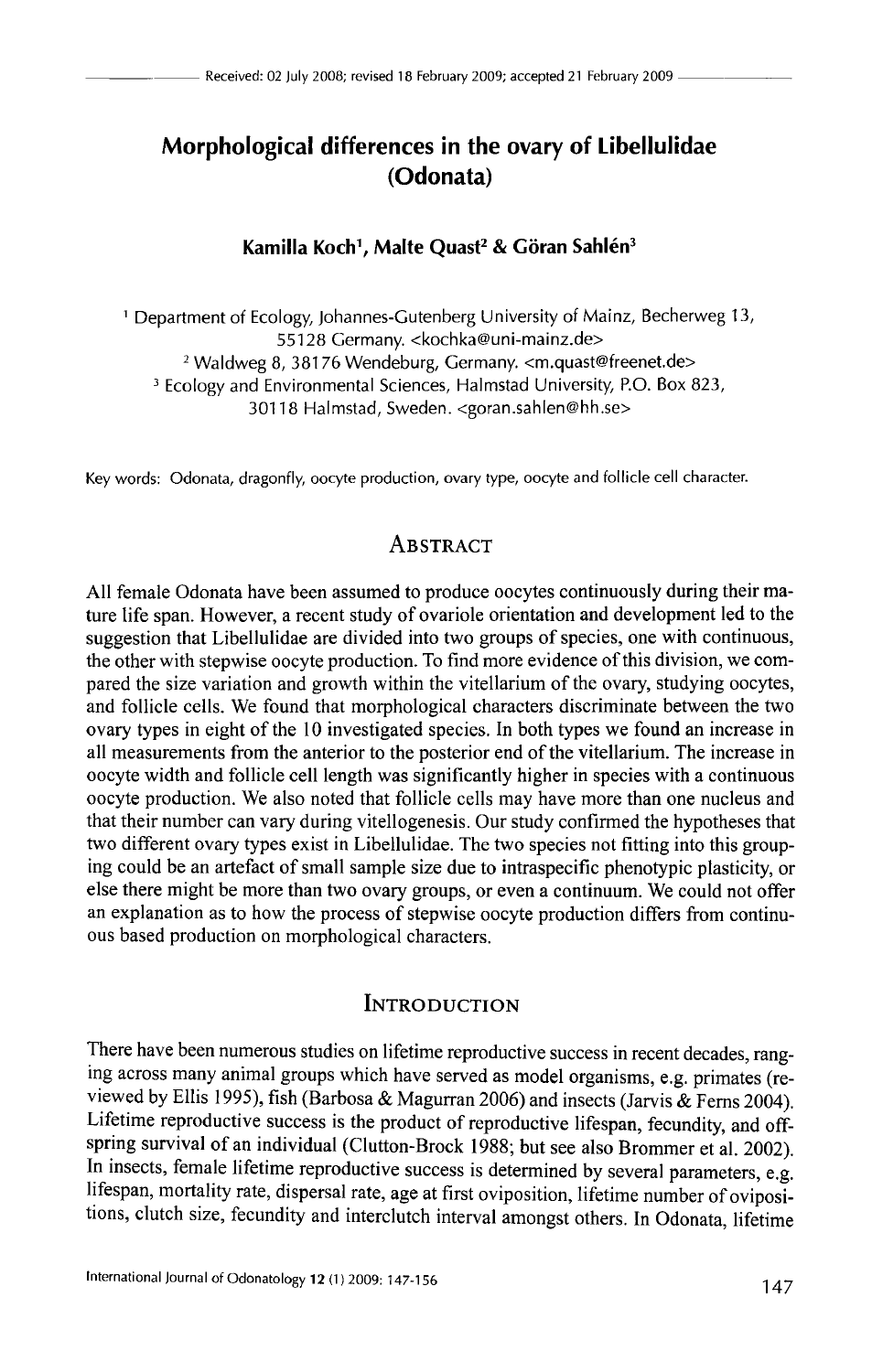mating success has been used to estimate lifetime reproductive success (for Zygoptera: Fincke 1982, 1986, 1988; Banks & Thompson 1985; Hafernik & Garrison 1986; Bennett & Mill 1995; for Anisoptera: Koenig & Albano 1987; Michiel & Dhondt 1991; Kasuya et al. 1997). However, lifetime mating success cannot be translated directly into lifetime reproductive success in Odonata as each observed mating would then be equated with an oviposition bout. As libellulid clutch size is very variable (e.g. Sahlen & Suhling 2002) simply multiplying the average lifetime number of ovipositions by the average clutch size might yield a strongly over- or underestimated value. In addition, what happens in the female's body during the interclutch interval is not well known. Although the interclutch interval often corresponds to the time required for maturation of the next clutch of eggs, this is not necessarily the case (Corbet 1999: 38-40). High clutch sizes may not necessarily represent the number of eggs laid in one bout- they may result from females having been unable to oviposit, while follicles continuing to mature in their ovaries (Corbet 1999: 38- 40). Hence, studying the oogenesis and clutch formation in Odonata might cast new light on the mechanisms regulating their lifetime reproductive success.

Ovaries of Odonata consist of numerous separate oocyte strings (ovarioles). These are longitudinally ordered, moniliform, and can be subdivided into three sections: terminal end-filament, germinal area, and vitellarium area (Tillyard 1917). The vitellarium area constitutes the major part of the ovary (Tillyard 1917). It is known that in the vitellarium area, the volume of oocyte plasma increases significantly (Biining 1994) as the oocytes grow, reaching mature egg size. Consequently, both, maturing oocytes and the follicle cells (nurse cells) covering their surface will change their size and/or shape when they pass from the anterior to the posterior end of the vitellarium area.

So far all odonates have been assumed to have a continuous oocyte production during their whole mature life span, with egg-laying periods interspersed with resting (i.e. eating) periods away from the oviposition sites (e.g. Thompson 1990; Corbet 1999: 37-38). However, looking at ovariole organisation and oocyte development within the ovaries Karlsson et al. (2009) proposed a division into species with (1) a continuous vs (2) a stepwise egg production in Libellulidae. The authors found that in ovary type 1, which occurred in five species studied, namely *Crocothemis erythraea* (Brulle), *Diplacodes lefebvrii* (Rambur), *Leucorrhinia dubia* (Vander Linden), *Pantalaflavescens* (Fabricius), and *Trithemis kirbyi ardens* Gerstacker, there was a gradual maturation process of the oocytes within the ovarioles with only ca 15-25% of them containing mature oocytes at any time. These mature oocytes were found towards the outer perimeter of the female body with the less mature oocytes in ovarioles on their inside. The youngest, most immature, oocytes were found in ovarioles at the centre of the female body close to the rectum. They (Karlsson et al. 2009) assumed that this arrangement makes it possible for the species to have a more or less continuous egg production as the oocytes in the ovarioles mature in succession, which enables the females to lay a few mature eggs at all times, thus reducing the length of any interclutch intervals. By contrast, they (Karlsson et al. 2009) found that in ovary type 2, occurring in 10 species, all developing oocytes were more or less equal in size, maturing at the same time. The ovaries of an egg-laying female are thus filled with ready-to-lay oocytes, sometimes  $-$  but not always  $-$  separated from one another by connective tissue (Karlsson et al. 2009). This group encompasses species which seem to be adapted to deposit a large number of eggs during a short time span, namely *Diplacodes luminans* (Karsch), *Libellula depressa* Linnaeus, *Orthetrum brachiale* (P. de Beauvois), 0. *julia* Kirby, *Tramea basilaris* (P. de Beauvois), *Urothemis edwardsii* (Selys), *Sympetrum fonscolombii* (Selys),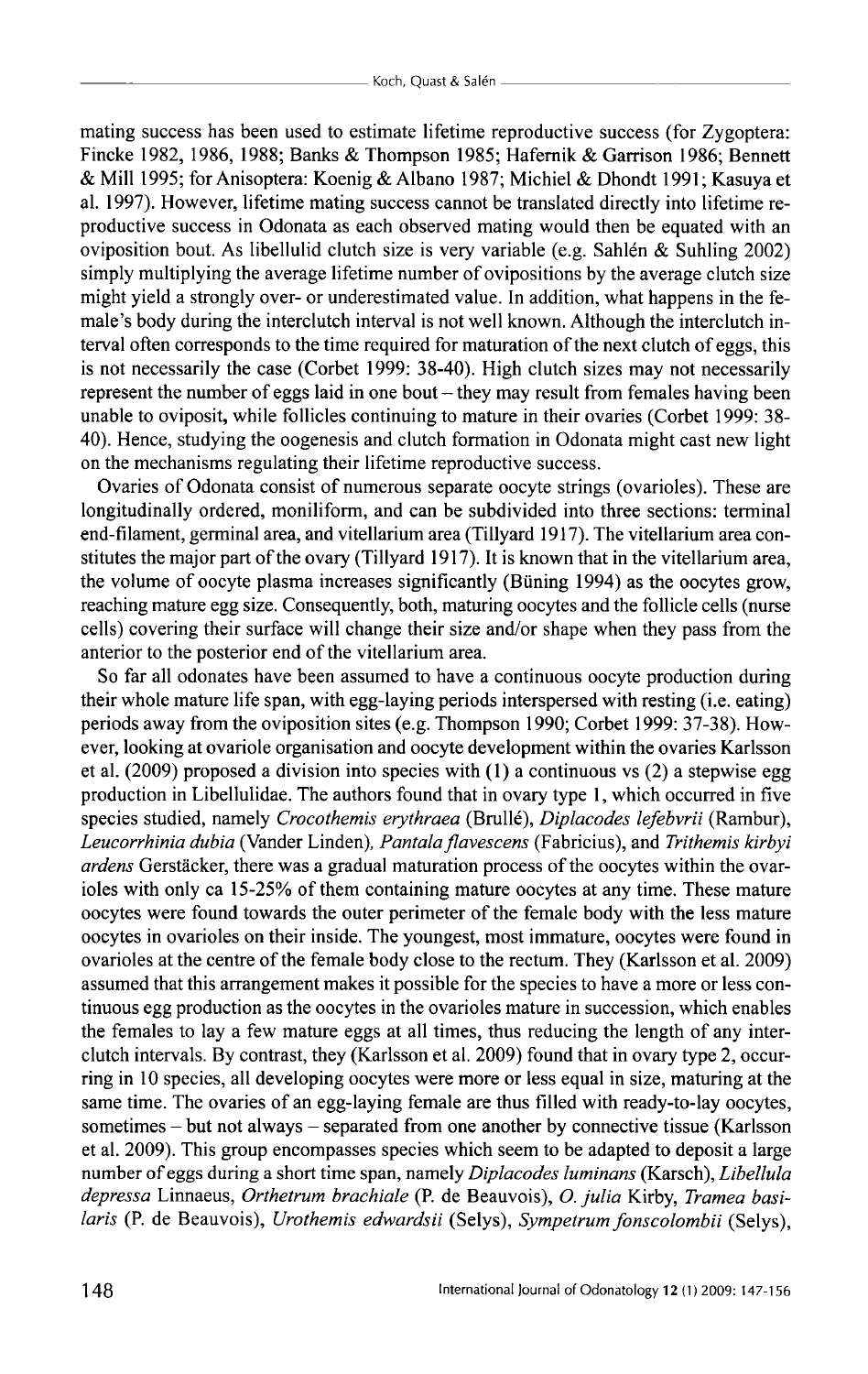S. *danae* (Sulzer), *S.frequens* (Selys), and S. *vulgatum* (Linnaeus). As no immature ovarioles were found along with mature ones, Karlsson et al. (2009) assumed that these species should lay one or more egg clutches, after which a period (interclutch interval) of ovariole regrowth should follow.

The *aim* of *this* study was to find more evidence that libellulids can be separated into distinct groups of species with continuous and stepwise oocyte production. We focused on the oocytes and the follicle cells within the vitellarium area and investigated (1) whether oocyte and follicle cell characters differ with different ovary types and (2) whether follicle cell characters change from the anterior to the posterior end of the vitellarium area.

### **METHODS**

#### Measurements and calculations

Females of 10 species of Libellulidae were used. Four of them, *Crocothemis erythraea, Leucorrhinia dubia, Pan tala jlavescens,* and *Trithemis kirbyi,* have ovaries with continuous oocyte production while three, *Libellula depressa, Sympetrum fonscolombii,* and S. *vulgatum,* have ovaries with stepwise oocyte production (Karlsson et a!. 2009). From three further species we had no prior information of the ovary type: *Orthetrum cancellatum*  (Linnaeus), S. *sanguineum* (O.F. Muller), and *T. stictica* (Burmeister). Females were captured immediately after copulation and stored in 70% alcohol.

We cut three sectors of the vitellarium area of the ovaries of each individual: the anterior end (sector 1); part of the middle section (sector 2) and the posterior end (sector 3) (Fig 1). We took the sectors through a normal dehydration protocol with 80-99.5% alcohol and xylene for paraffin sectioning. Microtome sections of  $6 \mu m$  thickness were cut and stained with haematoxylin. For all measurements we used the Easy Image<sup>TM</sup> analysis program from Bergstrom Instruments AB, Lund, Sweden, in combination with a Nikon Labophot 2 microscope and a Sony Exwave-HAD-Digital camera. Only mature oocytes with a visible eggshell (vitelline envelope and chorion developing) were measured. The oocytes were studied at a magnification of 400x and the follicle cells at 1 ,OOOx, which in the image analysis program gives a resolution better than  $0.1 \mu m$ .

First we examined the oocyte surface and the follicle cells as seen externally in order to obtain an overview of oocyte and follicle cell shape. Then, mean oocyte length (OL) and width (OW) per female were calculated by measuring four to 10 oocytes per sector from each female. From each oocyte between three and 10 follicle cells were measured, all of them close to the oocyte equator. Mean follicle cell length was given as an average of inside (the side of the cell directed towards the egg centre;  $L1$ ) and outside ( $L2$ ) length. To estimate the number of follicle cells per oocyte (FN), the following approximation formula for ellipse perimeter was used: FN =  $\pi$  \* (1.5 \* [a+b] -  $\sqrt{a^{*}b}$ ) / (L1+L2/2), with a = 0.5 \* OL and  $b = 0.5 * OW$ , assuming the oocytes have the same ellipsoid shape as the eggs (e.g. Sahlén 1994, 1995). Additionally, we measured follicle cell thickness (FT).

#### Statistical analysis

To investigate whether the morphological characters differed between the two ovary types, we conducted two discriminant analyses, the first one with ovary type and the second one with species as grouping variables. After studying the oocyte sections we made the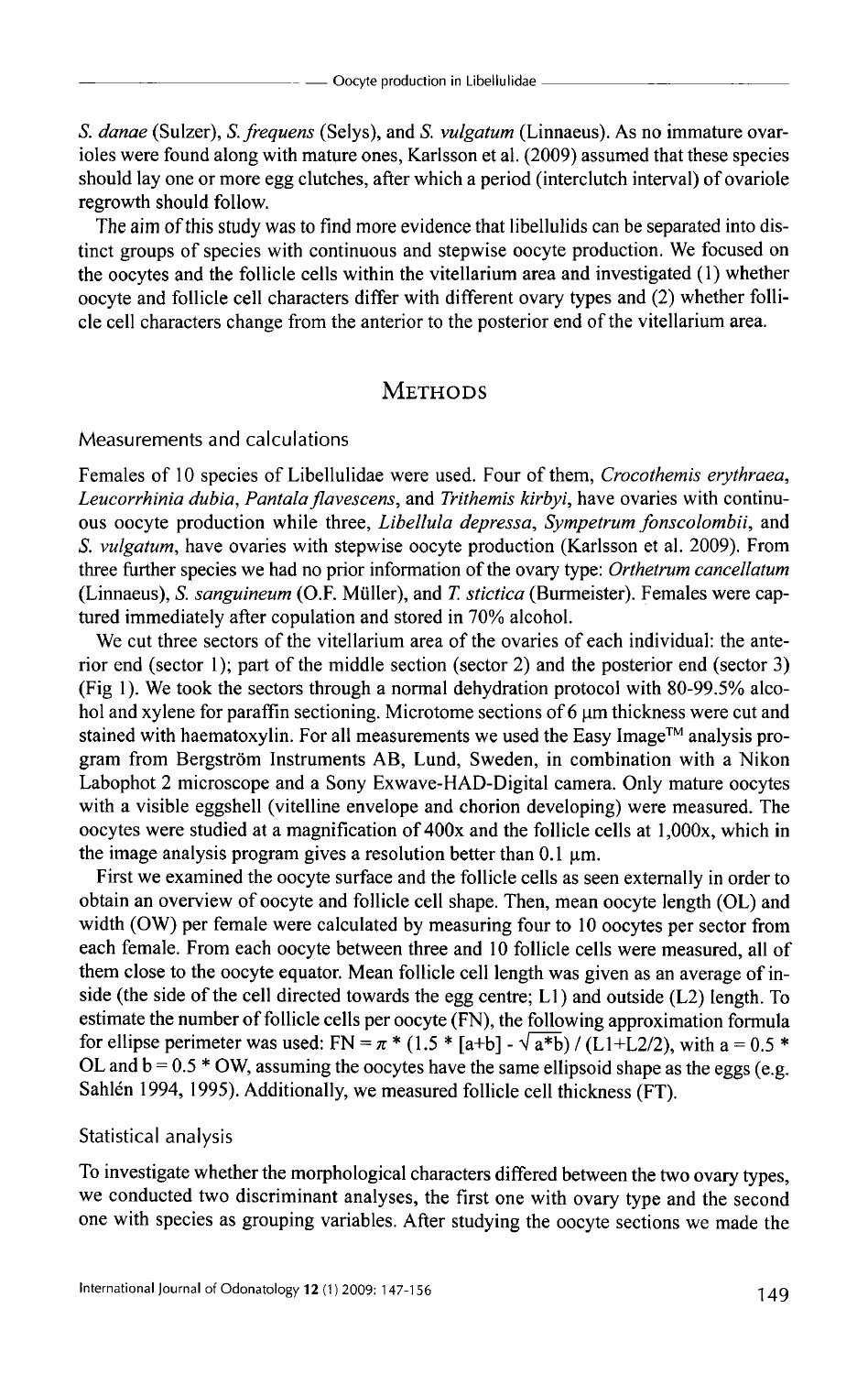assumption that *T stictica* belongs to the group with a continuous oocyte production whereas *0. cancellatum* and S. *sanguineum* belong to the group with stepwise oocyte production. Subsequently, we used regression analyses for each species separately to see if and how the morphological characters varied from the anterior to the posterior end of the vitellarium area (sector 1 to sector 3) (cf. Fig. I) within the two ovary types, using sector as independent variable and the morphological characters as dependent. Owing to the results of the discriminant analysis and the small sample size we did no regression analyses for 0. *cancellatum,* S. *sanguineum,* and *T stictica.* To test for further differences between the ovary types, we used Mann Whitney U-tests with the morphological characters as independent variable and the slopes derived from the regression analyses above from all seven species as the response variables. All analyses were performed in SPSS version 15.0.

### **RESULTS**

Oocytes within the vitellarium area had an ellipsoid shape and the follicle cells, when viewed from the outside, seemed to have a more or less balanced hexagonal shape (Fig. 2). Follicle cells often contained more than one nucleus. In cross section the shape of the follicle cells were variable, from quadrate and trapezoid to triangular; the shorter side of the cells often alternating between the inside and the outside when several adjacent cells were observed.

The discriminant analysis with ovary type as grouping variable confirmed that 97.9%  $(n = 95)$  of all oocytes in the ovary type 1 and 84.9%  $(n = 93)$  of all oocytes in the ovary type 2 were classified in the predicted group. In the second discriminant analysis with species as grouping variable it turned out that only 60% of the *Orthetrum cancellatum* and *Sympetrum sanguineum* were correctly classified compared to 90.9% of *Leucorrhinia dubia*  and 91.8% of *Trithemis kirbyi.* All other species were 100% correctly classified. In conclusion, in both discriminant analyses 91.5% of all oocyte samples were correctly classified.

We found that all morphological characters (Table 1) differed significantly between the two ovary types. Within both ovary types all morphological characters were strongly correlated with the sectors in the vitellarium (Table 2). OL, OW, FL, and FT increased in size



Figure 1: A panoistic dragonfly ovary — schematic drawing of *Sympetrum vulgatum*, showing the three sectors; the anterior end (sector 1), the middle section (sector 2), and the posterior end (sector 3) of the vitellarium area, which were sectioned and analysed (cf. Methods). For simplicity, only one *ovary* with four ovarioles is depicted; the ovariole length shortened by 50%.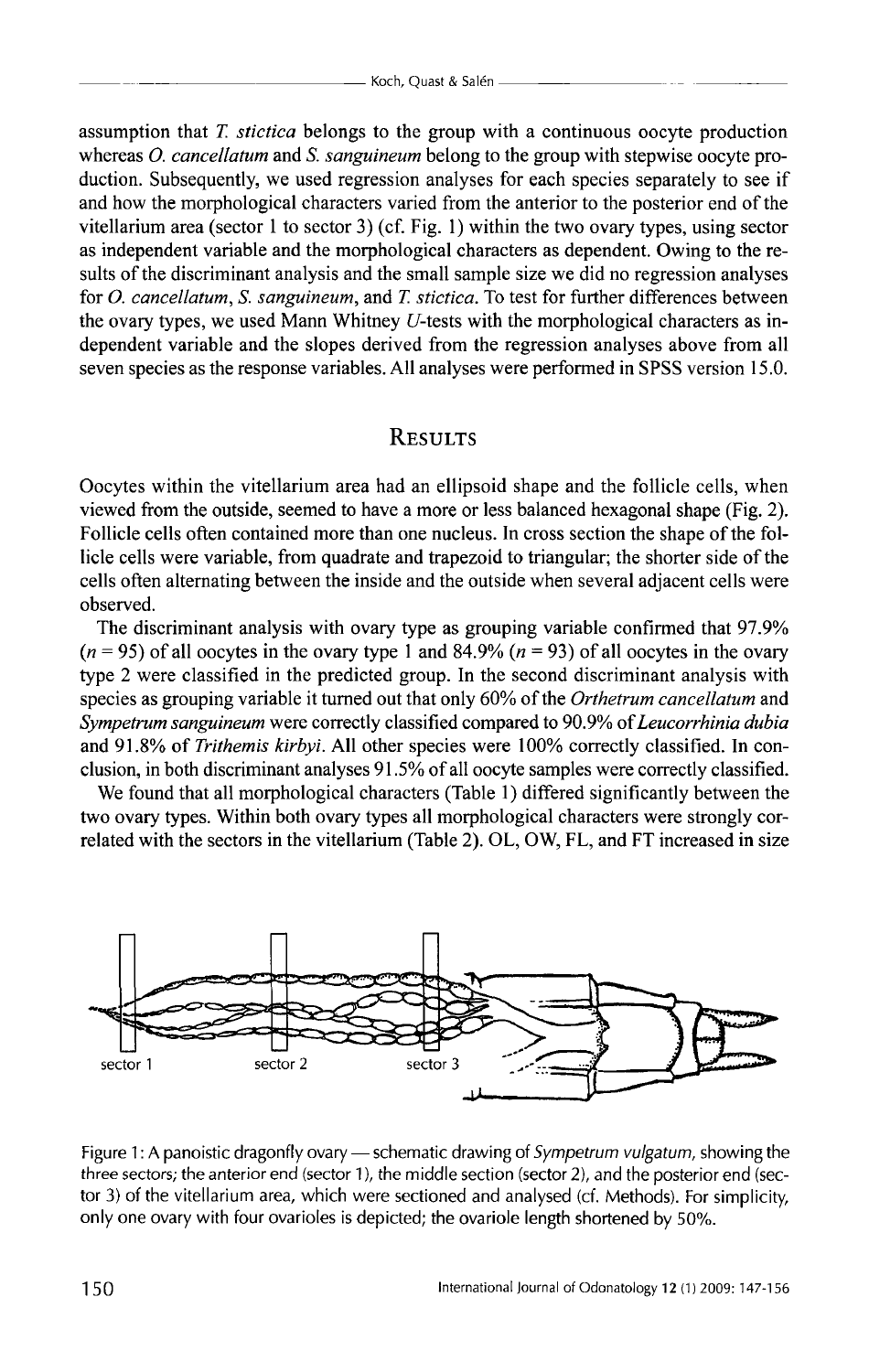Table 1. Five morphological characters of 10 libellulid species — descriptive statistics (mean ± s.d.) of oocyte length (OL) and width (OW), follicle cell length (FL) and thickness (FT), and calculated number of follicle cells per oocyte (FN). Type 1: *Crocothemis erythraea* = Ce, *Leuchorrinia dubia* = Ld, *Pantala flavescens* = Pf, *T. kirbyi* = Tk; type 2: *Libellula depressa* = Lde, *Sympetrum fonscolombii* = Sf, 5. *vulgatum* = Sv; type 1 ?: *T. stictica* = Ts; type 2?: *Orthetrum cancellatum* = Oc, *Sympetrum sanguineum* = Ss). Two to seven females (nF) were used and 13 to 187 oocytes examined (nO).

| Ovary tpye<br>Species |     | nF             | n <sub>O</sub> | Oocyte characters |                    | <b>Follicle cell characters</b> |                                       |
|-----------------------|-----|----------------|----------------|-------------------|--------------------|---------------------------------|---------------------------------------|
|                       |     |                |                |                   | Mean $\pm$ s.d.    |                                 | Mean $\pm$ s.d.                       |
| 1                     | Ce  | $\overline{4}$ | 34             | OL (µm)           | $234.67 \pm 51.58$ | FL (µm)                         | $7.31 \pm 0.64$                       |
|                       |     |                |                | OW (µm)           | $112.56 \pm 21.71$ | FT (µm)                         | $7.15 \pm 1.54$                       |
|                       |     |                |                |                   |                    | <b>FN</b>                       | $142.93 \pm 24.89$                    |
|                       | Ld  | 5              | 60             | OL (µm)           | $174.67 \pm 90.60$ | FL (µm)                         | $9.68 \pm 1.16$                       |
|                       |     |                |                | OW (µm)           | $98.68 \pm 18.88$  | FT (µm)                         | $10.95 \pm 1.95$                      |
|                       |     |                |                |                   |                    | <b>FN</b>                       | $110.34 \pm 18.43$                    |
|                       | Pf  | 6              | 72             | OL (µm)           | $188.88 \pm 27.99$ | FL (µm)                         | $7.41 \pm 2.93$                       |
|                       |     |                |                | OW (µm)           | $86.02 \pm 22.18$  | FT (µm)                         | $8.14 \pm 1.23$                       |
|                       |     |                |                |                   |                    | <b>FN</b>                       | $128.23 \pm 24.45$                    |
|                       | Tk  | 6              | 187            | OL (µm)           | $229.28 \pm 18.91$ | FL (µm)                         | $10.12 \pm 1.41$                      |
|                       |     |                |                | OW (µm)           | $94.03 \pm 14.12$  | FT (µm)                         | $7.35 \pm 0.50$                       |
|                       |     |                |                |                   |                    | <b>FN</b>                       | $107.89 \pm 12.80$                    |
| $\overline{2}$        | Lde | 7              | 136            | OL (µm)           | $341.21 \pm 40.65$ | FL (µm)                         | $12.39 \pm 2.46$                      |
|                       |     |                |                | OW (µm)           | $170.97 \pm 34.15$ | FT (µm)                         | $15.81 \pm 3.55$                      |
|                       |     |                |                |                   |                    | FN                              | $141.55 \pm 36.39$                    |
|                       | Sf  | 6              | 148            | OL (µm)           | $309.94 \pm 21.85$ | FL (µm)                         | $13.58 \pm 2.24$                      |
|                       |     |                |                | OW (µm)           | $137.91 \pm 7.44$  | FT (µm)                         | $9.85 \pm 0.40$                       |
|                       |     |                |                |                   |                    | <b>FN</b>                       | $112.09 \pm 25.56$                    |
|                       | Sv  | 5              | 31             | OL (µm)           | $314.04 \pm 40.44$ | FL (µm)                         | $9.56 \pm 0.98$                       |
|                       |     |                |                | OW (µm)           | $146.30 \pm 23.44$ | FT (µm)<br><b>FN</b>            | $8.95 \pm 1.44$<br>$163.60 \pm 14.21$ |
| 1?                    | Ts  | $\overline{2}$ | 16             | OL (µm)           | $245.78 \pm 13.56$ | FL (µm)                         | $9.06 \pm 1.24$                       |
|                       |     |                |                | OW (µm)           | $109.37 \pm 18.72$ | FT (µm)                         | $6.22 \pm 0.16$                       |
|                       |     |                |                |                   |                    | <b>FN</b>                       | $138.54 \pm 37.28$                    |
| 2?                    | Oc  | 6              | 74             | OL (µm)           | $267.47 \pm 54.08$ | FL (µm)                         | $10.08 \pm 1.55$                      |
|                       |     |                |                | OW (µm)           | $124.56 \pm 9.62$  | FT (µm)                         | $8.46 \pm 0.76$                       |
|                       |     |                |                |                   |                    | FN                              | $127.55 \pm 16.73$                    |
|                       | Ss  | 4              | 13             | OL (µm)           | $172.69 \pm 30.56$ | FL (µm)                         | $4.76 \pm 1.33$                       |
|                       |     |                |                | OW (µm)           | $70.23 \pm 27.98$  | FT (µm)                         | $8.21 \pm 1.45$                       |
|                       |     |                |                |                   |                    | <b>FN</b>                       | $152.94 \pm 15.73$                    |

and mean FN increased when going from the anterior to the posterior end of the vitellarium area (Table 2). The *U-tests* showed that the slopes derived from the regression analyses were significantly higher for OW (Z = -2.12,  $p = 0.034$ ) and FL (Z = -2.12,  $p = 0.034$ ) in species with a continuous oocyte production. The OL  $(Z = 0.71, p = 0.480)$ , FT  $(Z = -1.77, p = 0.077)$ , and FN  $(Z = -1.05, p = 0.289)$  did not differ between the ovary types.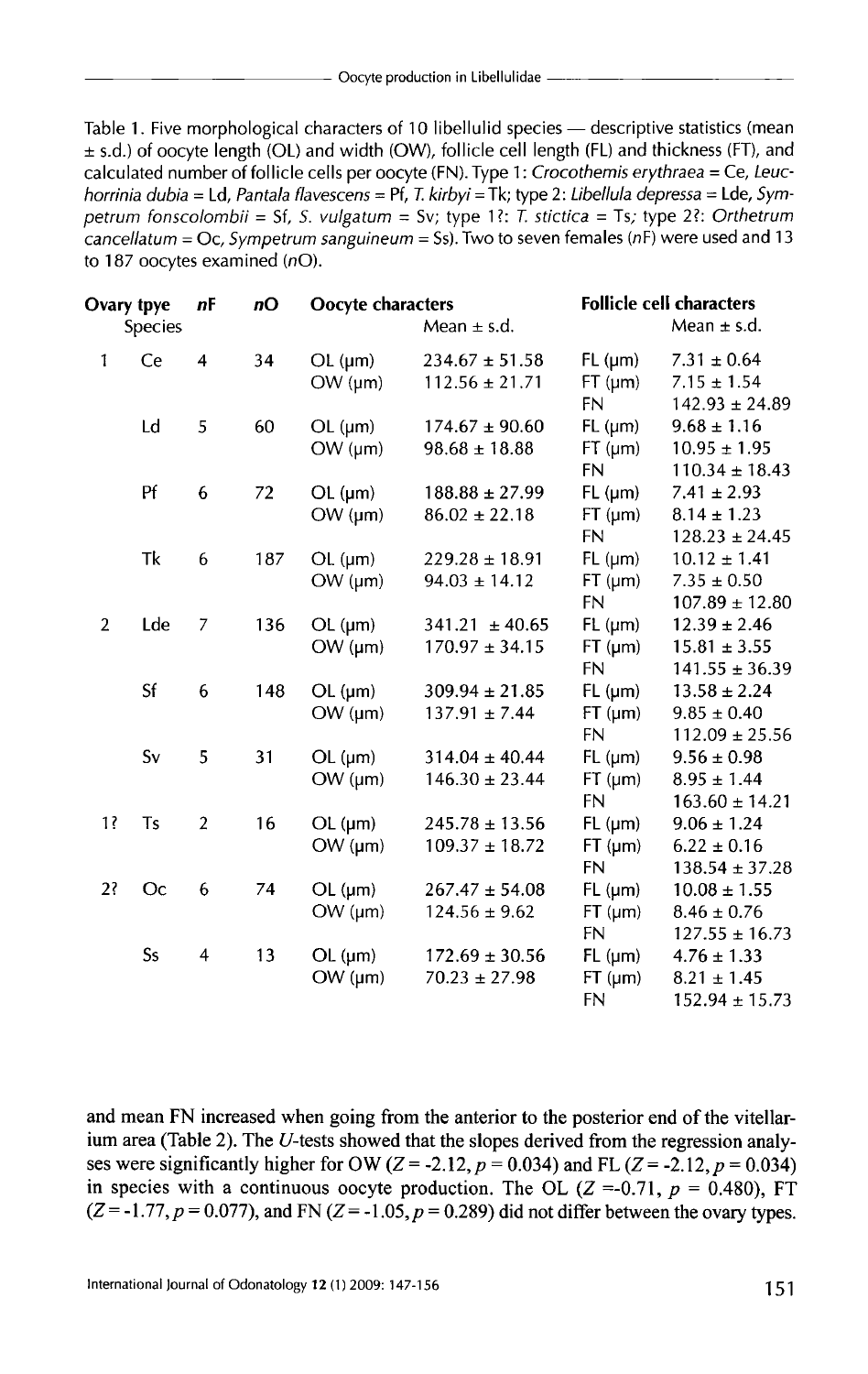# **DISCUSSION**

In all species oocytes had the elliptic shape typical of eggs after oviposition (e.g. Ando 1962) already at the anterior end of the vitellarium. However, newly laid eggs, at least in some of the species, are bigger than the oocytes still in the vitellarium ( $cf.$  Koch  $\&$  Subling 2005; Schenk & Sondgerath 2005). This size difference might at least be partly due to the uptake of water causing an increase in volume which takes place in all insect eggs laid in a wet or damp environment (e.g. Chapman 2004).

All five morphological characters clearly discriminated between the two ovary types in eight of the 10 investigated species. Within both groups the size or number of the characters increased from the anterior to the posterior end of the vitellarium. The resulting regression slopes for oocyte width and follicle cell length were higher in species with a continuous oocyte production. In those species the youngest oocytes should be in the anterior part of the ovaries, so the observation is in line with the mechanisms suggested by Karlsson et al. (2009). But we also expected that the size of the follicle cells should increase during the maturation of the oocytes, based on the assumption that the number of follicle cells is more or less constant during oogenesis (Büning 1994) and that they flatten themselves during oogenesis. But instead we found that their thickness increased, implying a high activity in synthesis of vitellin etc. in these cells, also in the posterior part of the ovaries. Further, we observed that the number of follicle cells increased slightly during oogenesis. This increase in numbers can, naturally, be an artefact caused by us calculating



Figure 2: Surface of an oocyte of *Trithemis kirbyi* — light microscope image with several polygonal follicle cells (FC) within the vitellarium area (sector 3). OE: outer margin of the follicle cell clad oocyte; cells on the outside belong to an oocyte in the next ovariole which has been removed during dissection. Scale bar 40  $\mu$ .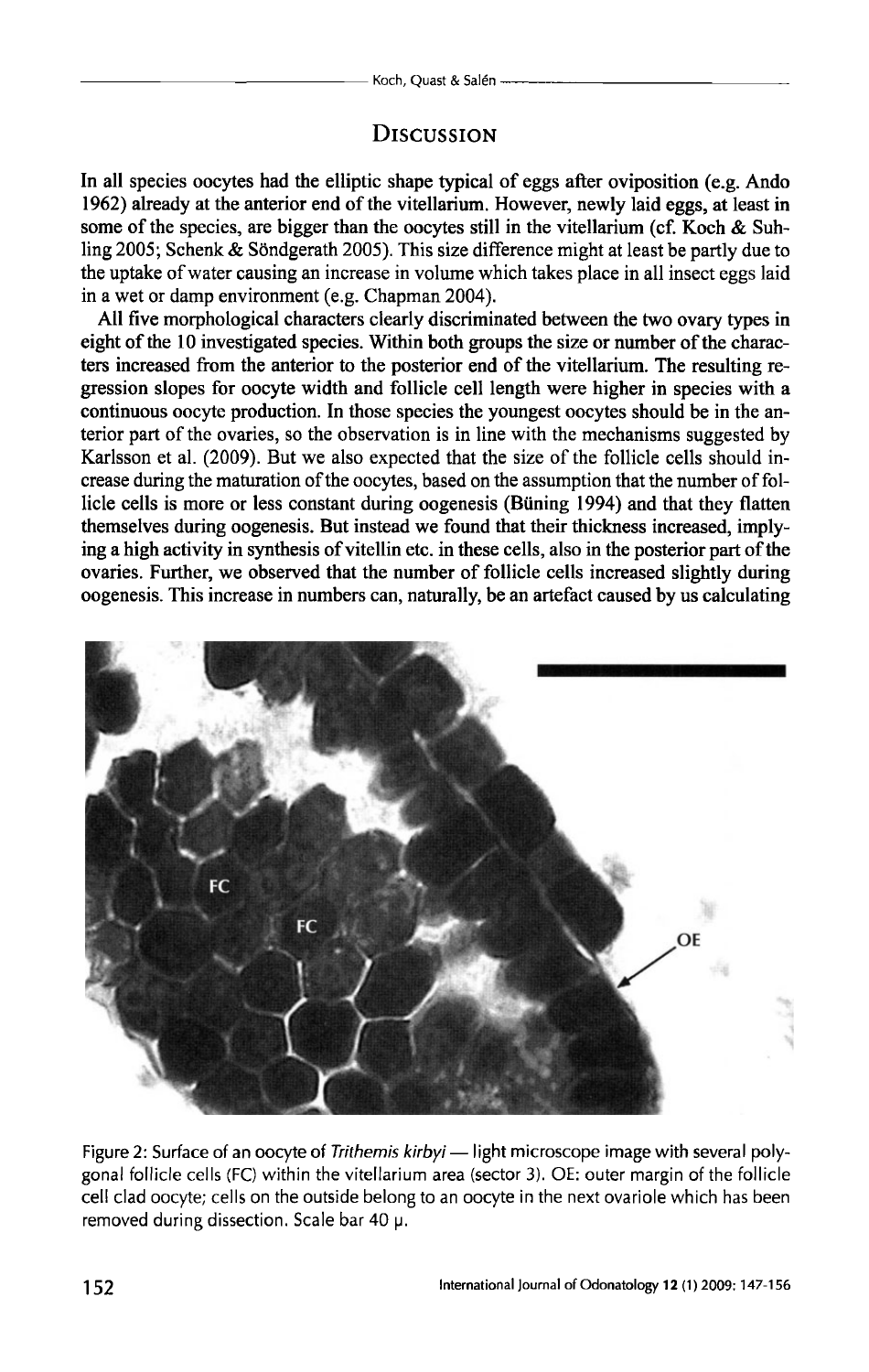Oocyte production in Libellulidae

Table 2. Morphological characters of seven libellulids correlated with sector in the vitellarium - regression analysis for the three sectors within the vitellarium area against the five different morphological characters. For abbreviations, see captions of Table 1. The results of all tests are highly significant (all  $p < 0.0001$ ).

| Ovary tpye     | <b>Species</b>         | Morphological character | $I\!\!R^2$                                                                                                                                                                                                                                   | slope  |
|----------------|------------------------|-------------------------|----------------------------------------------------------------------------------------------------------------------------------------------------------------------------------------------------------------------------------------------|--------|
| 1              | Ce                     | OL                      | 0.71                                                                                                                                                                                                                                         | 4.3    |
|                |                        | <b>OW</b>               | 0.62                                                                                                                                                                                                                                         | 55.51  |
|                |                        | FL                      | 0.61                                                                                                                                                                                                                                         | 2.37   |
|                |                        | <b>FT</b>               | 0.74                                                                                                                                                                                                                                         | 35.03  |
|                |                        | FN                      | 0.70<br>0.83<br>0.78<br>0.81<br>0.86<br>0.85<br>0.84<br>0.83<br>0.76<br>0.86<br>0.88<br>0.86<br>0.82<br>0.82<br>0.86<br>0.83<br>0.77<br>0.68<br>0.76<br>0.81<br>0.76<br>0.82<br>0.81<br>0.85<br>0.85<br>0.77<br>0.82<br>0.76<br>0.85<br>0.88 | 4.61   |
|                | Ld                     | OL                      |                                                                                                                                                                                                                                              | 80.74  |
|                |                        | <b>OW</b>               |                                                                                                                                                                                                                                              | 36.84  |
|                |                        | FL                      |                                                                                                                                                                                                                                              | 57.68  |
|                |                        | FT                      |                                                                                                                                                                                                                                              | 7.28   |
|                |                        | <b>FN</b>               |                                                                                                                                                                                                                                              | 50.23  |
|                | Pf                     | OL                      |                                                                                                                                                                                                                                              | 74.36  |
|                |                        | <b>OW</b>               |                                                                                                                                                                                                                                              | 35.58  |
|                |                        | FL                      |                                                                                                                                                                                                                                              | 7.35   |
|                |                        | FT                      |                                                                                                                                                                                                                                              | 43.99  |
|                |                        | <b>FN</b>               |                                                                                                                                                                                                                                              | 3.44   |
|                | Tk                     | OL                      |                                                                                                                                                                                                                                              | 121.36 |
|                |                        | <b>OW</b>               |                                                                                                                                                                                                                                              | 58.93  |
|                |                        | $\mathsf{FL}$           |                                                                                                                                                                                                                                              | 3.67   |
|                |                        | FT                      |                                                                                                                                                                                                                                              | 3.06   |
|                |                        | FN                      |                                                                                                                                                                                                                                              | 97.43  |
| $\overline{2}$ | Lde                    | OL                      |                                                                                                                                                                                                                                              | 78.42  |
|                |                        | <b>OW</b>               |                                                                                                                                                                                                                                              | 41.42  |
|                |                        | FL.                     |                                                                                                                                                                                                                                              | 4.08   |
|                |                        | FT                      |                                                                                                                                                                                                                                              | 6.76   |
|                |                        | <b>FN</b>               |                                                                                                                                                                                                                                              | 144.44 |
|                | Sf                     | OL                      |                                                                                                                                                                                                                                              | 64.68  |
|                |                        | <b>OW</b>               |                                                                                                                                                                                                                                              | 3.83   |
|                |                        | FL.                     |                                                                                                                                                                                                                                              | 3.26   |
|                |                        | FT                      |                                                                                                                                                                                                                                              | 4.22   |
|                |                        | <b>FN</b>               |                                                                                                                                                                                                                                              | 53.38  |
|                | $\textsf{S}\textsf{v}$ | OL                      |                                                                                                                                                                                                                                              | 56.68  |
|                |                        | <b>OW</b>               |                                                                                                                                                                                                                                              | 5.25   |
|                |                        | FL                      |                                                                                                                                                                                                                                              | 59.98  |
|                |                        | FT                      |                                                                                                                                                                                                                                              | 44.51  |
|                |                        | FN                      | 0.77                                                                                                                                                                                                                                         | 39.61  |

and not counting the numbers. The number of follicle cells around a developing oocyte has been studied in detail in *Drosophila* (Koch & King 1966). They found that the number of follicle cells around an oocyte started with ca 80 and increased to around 1,200 before yolk production started. In the vitellarium area the cells did not increase in numbers and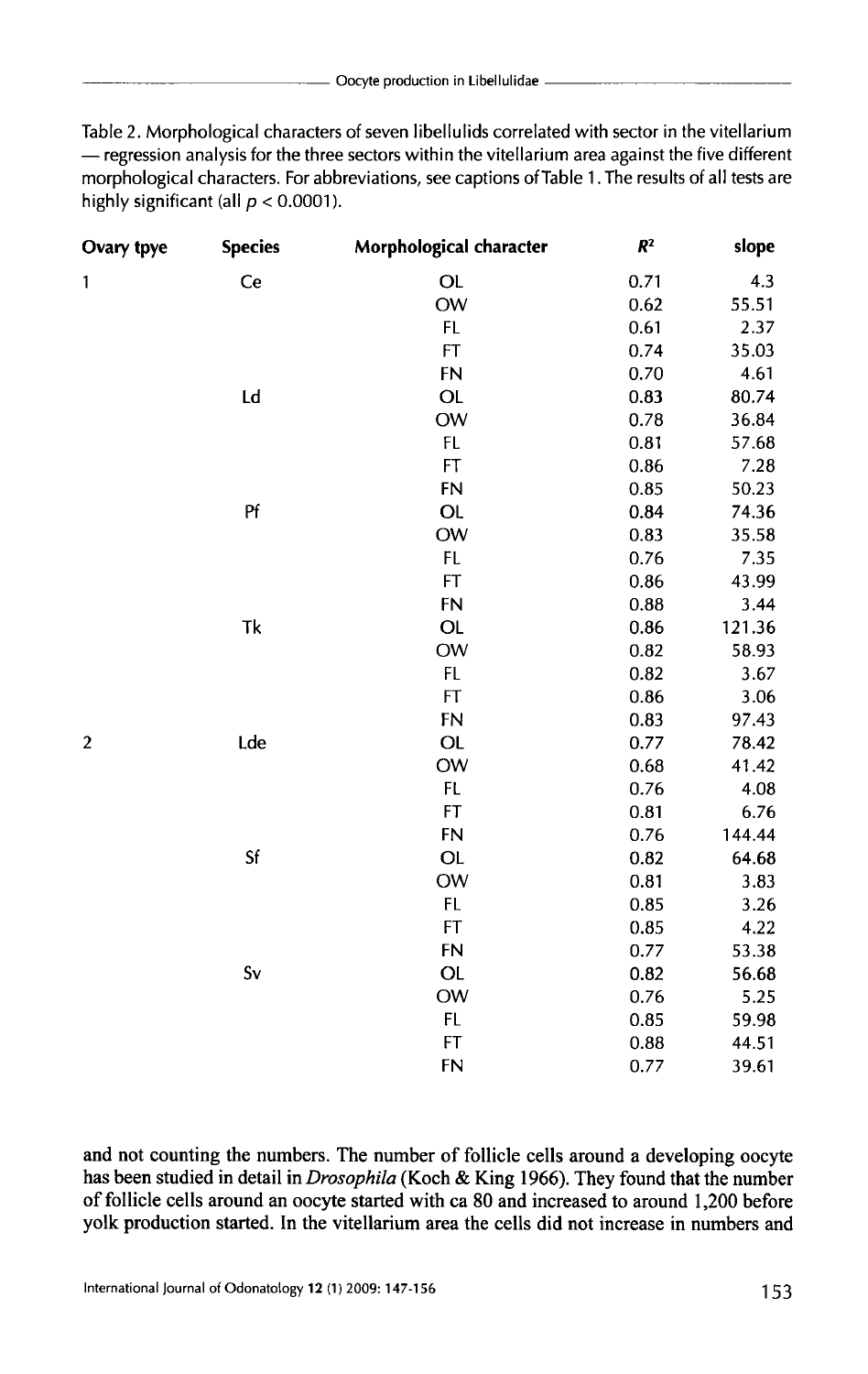only flattened out and stretched laterally (Koch & King 1966). In Odonata, Ando (1962: 12-13) reported mitosis in the follicle cells of *Sieboldius albardae* (Selys ), not however commenting on this further. It thus seems as iffollicle cells in the panoistic ovarioles of the Odonata can also divide during vitellogenesis.

Returning to the second ovary type, which was interpreted by Karlsson et al. (2009) as species with a stepwise oocyte production, we expected other patterns. Here oocyte size should be more uniform throughout the vitellarium area, mirroring a stepwise egg production where most of the oocytes in the ovaries should be mature at the same time as suggested by Karlsson et al. (2009). But we found that also these species had increasingly bigger oocytes towards the posterior part of the abdomen. However, their oocyte width and follicle cell length increased less than in the first ovary type.

We suggest that females with ovaries type 2 might lay their eggs only when all oocytes are mature. After egg-laying they would leave the water and go into a clutch interval with ovariole regrowth (cf. Büning 1994). During such a period of regeneration the form of the oocytes within the ovaries might have a similar to those of type 1 (above). We studied a limited number of females of each species and might not yet be able to see the whole picture, but as we caught all females at water sites it does not seem likely that all specimens were within their interclutch period with regenerating ovaries. The similar size of the oocytes (and eggs; Schenk & Söndgerath 2005) of type 2 must therefore have another explanation. Follicle cells with more than one nucleus are known from *Sieboldius, Ictinogomphus,* and from early stages of oocyte development in *Tanypteryx,* but not in *Anotogaster* (Ando 1962: 14-15). This character seems to vary between genera and might have a phylogenetic basis. In all our studied Libellulidae, however, more than one nucleus was found.

With the current data we can support the hypothesis of two different oocyte maturation processes (Karlsson et al. 2009). However, so far it is unclear why two species of the 10 investigated did not fit into this grouping. Interestingly, both species were assumed to belong to the group with stepwise oocyte production. Within this group Karlsson et al. (2009) found two subgroups of species. Perhaps we cannot yet see the whole complex picture of the oocyte production in Libellulidae, and there might be more than two ovary types or even a continuum. Therefore, a study including more species is necessary. It might also be possible that there are only these two ovary types, but with some species exhibiting a high phenotypic plasticity.

In our study the number of specimens examined per species was rather low. Measuring only mature oocytes might also obscure the picture, as the ratio of mature to immature oocytes per sector per female could give additional information. Thus, to get a better picture of the two oocyte types we recommend measuring actual oocyte production rates and interclutch intervals on individual living females under semi-controlled conditions. In this way a measurement of lifetime egg production could be obtained. This, combined with phylogenetic studies might provide an answer to whether Libellulidae can be divided into clades containing species with continuous and stepwise oocyte production, thus revealing patterns of evolution of ovarian dynamics within the family.

### **ACKNOWLEDGEMENTS**

The study was supported by the German Ministry of Education and Research (BMBF 01LC0024). Halmstad University financed parts of KK's and MQ's work in Sweden. We thank Frank Suhling, Bert Orr, and an anonymous referee for valuable suggestions for improvements.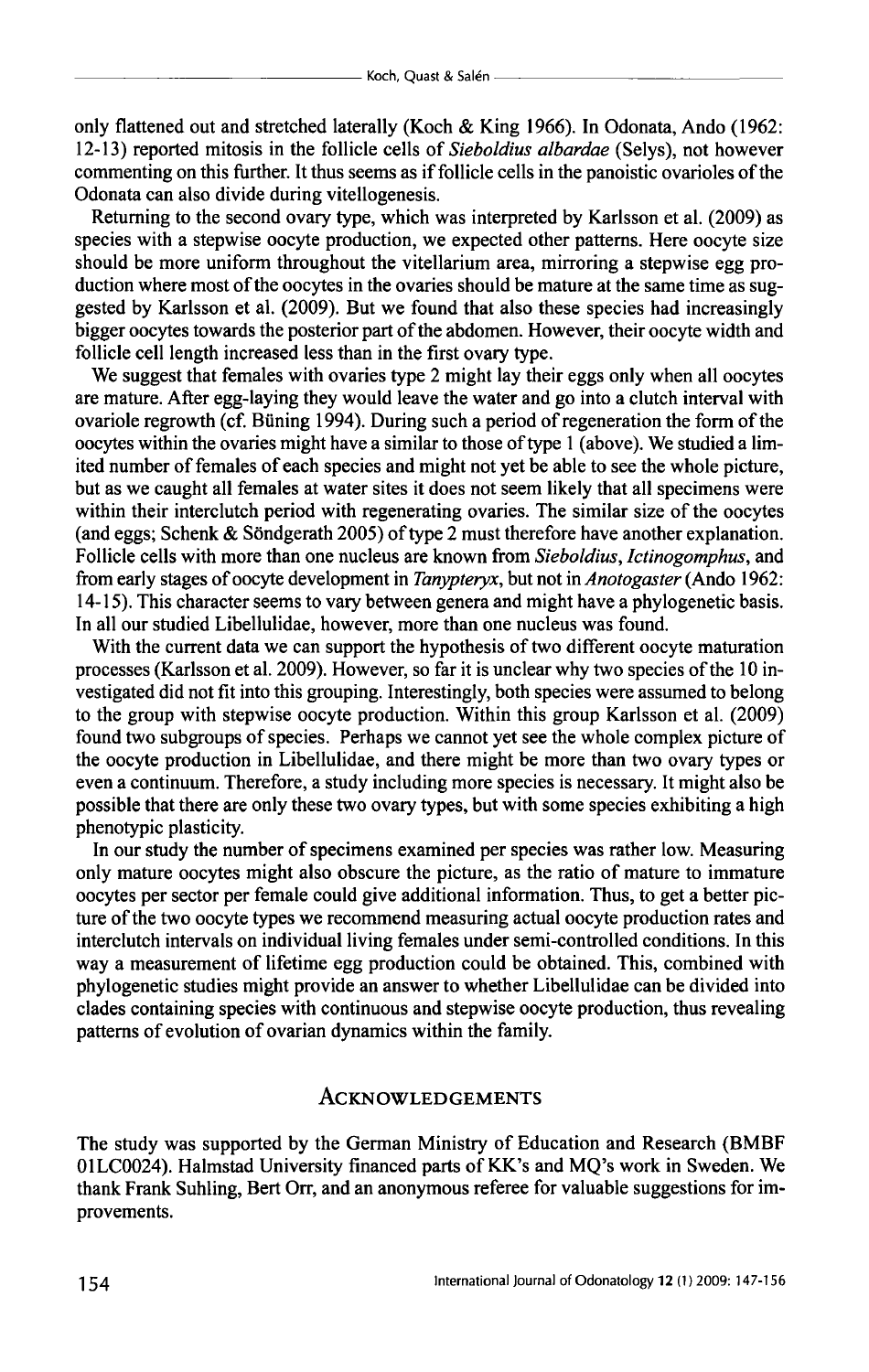### **REFERENCES**

Ando, H., 1962. The comparative embryology of Odonata with special references to a relic dragonfly *Epiophlebia superstes* Selys. The Japan Society for the Promotion of Science, Tokyo.

Banks, M.j. & D.j. Thompson, 1985. Lifetime mating success in the damselfly *Coenagrion puella.* Animal Behaviour 33: 1175-1183.

- Barbosa, M. & A.E. Magurran, 2006. Female mating decisions: maximizing fitness? Journal of Fish Biology 68: 1636-1661.
- Bennett, S. & P.j. Mill, 1995. Lifetime egg production and egg mortality in the damselfly *Pyrrhosoma nymphula* (Sulzer) (Zygoptera: Coenagrionidae). Hydrobiologia 310: 71-78.
- Brommer, j.E., j. Merila & H. Kokko, 2002. Reproductive timing and individual fitness. Ecology Letters 5: 802-810.

Büning, J., 1994. The insect ovary. Ultrastructure, previtellogenic growth and evolution. Chapman & Hall, Cambridge.

- Chapman, R.F., 2004. The insects: structure and function. Cambridge University Press, Cambridge.
- Clutton-Brock, T.H. (ed.), 1988. Reproductive success. University of Chicago Press, Chicago.

Corbet, P.S., 1999. Dragonflies: behaviour and ecology of Odonata. Harley Books, Colchester.

- Ellis L., 1995. Dominance and reproductive success among nonhuman animals- a crossspecies comparison. Ethology and Sociobiology 16: 257-333.
- Fincke, O.M., 1982. Lifetime mating success in a natural population of the damselfly, *Enallagma hageni* (Walsh) (Odonata: Coenagrionidae). Behavioral Ecology and Sociobiology 10: 293-302.
- Fincke, O.M., 1986. Lifetime reproductive success and the opportunity for selection in a nonterritorial damselfly (Odonata: Coenagrionidae). Evolution 4: 791-803.
- Fincke, O.M., 1988. Sources of variation in lifetime reproductive success in a nonterritorial damselfly (Odonata: Coenagrionidae). In: Clutton-Brock, T.H. (ed.) "Reproductive success," University of Chicago Press, Chicago & London, pp. 24-43.
- Hafernik, j.E., Jr. & R.W. Garrison, 1986. Mating success and survival rate in a population of damselflies: results at variance with theory? American Naturalist 128: 353-365.
- jervis, M.A. & P.N. Ferns, 2004. The timing of egg maturation in insects: ovigeny index and initial egg load as measures of fitness and of resource allocation. Oikos 107: 449-460.
- Karlsson, M., K. Koch & G. Sahlen, 2009. Ovariole numbers and stepwise oocyte production in Libellulidae (Odonata). Zoomorphology 128: in press.
- Kasuya, E., K. Edanami & I. Ohno, 1997. Selection and reproductive success in males of the dragonfly, *Orthetrum japonicum* (Odonata: Libellulidae). Research on Population Ecology 39:113-119.
- Koch, E.A. & R.C. King, 1966. The origin and early differentiation of the egg chamber in *Drosophila melanogaster.* journal of Morphology 119: 283-303.
- Koch, K. & F. Suhling, 2005. Do behavioural and life-history traits vary with mate-guarding intensity in libellulid odonates? Canadian journal of Zoology 83: 1631-1637.
- Koenig, W.O. & S.S. Albano, 1987. Lifetime reproductive success, selection, and the opportunity for selection in the white-tailed skimmer *Plathemis lydia* (Odonata: Libellulidae). Evolution 41: 22-36.
- Michiels, N.K. & A.A. Dhondt, 1991. Characteristics of dispersal in sexually mature dragon flies. Ecological Entomology 16: 449-459.
- Sahlen, G. 1994. Ultrastructure of the eggshell and micropylar apparatus of *Somatoch/ora metallica* (Vander L.), *Orthetrum cancellatum* (L.) and *Sympetrum sanguineum* (Mull.) (Anisoptera: Corduliidae, Libellulidae). Odonatologica 23: 255-269.